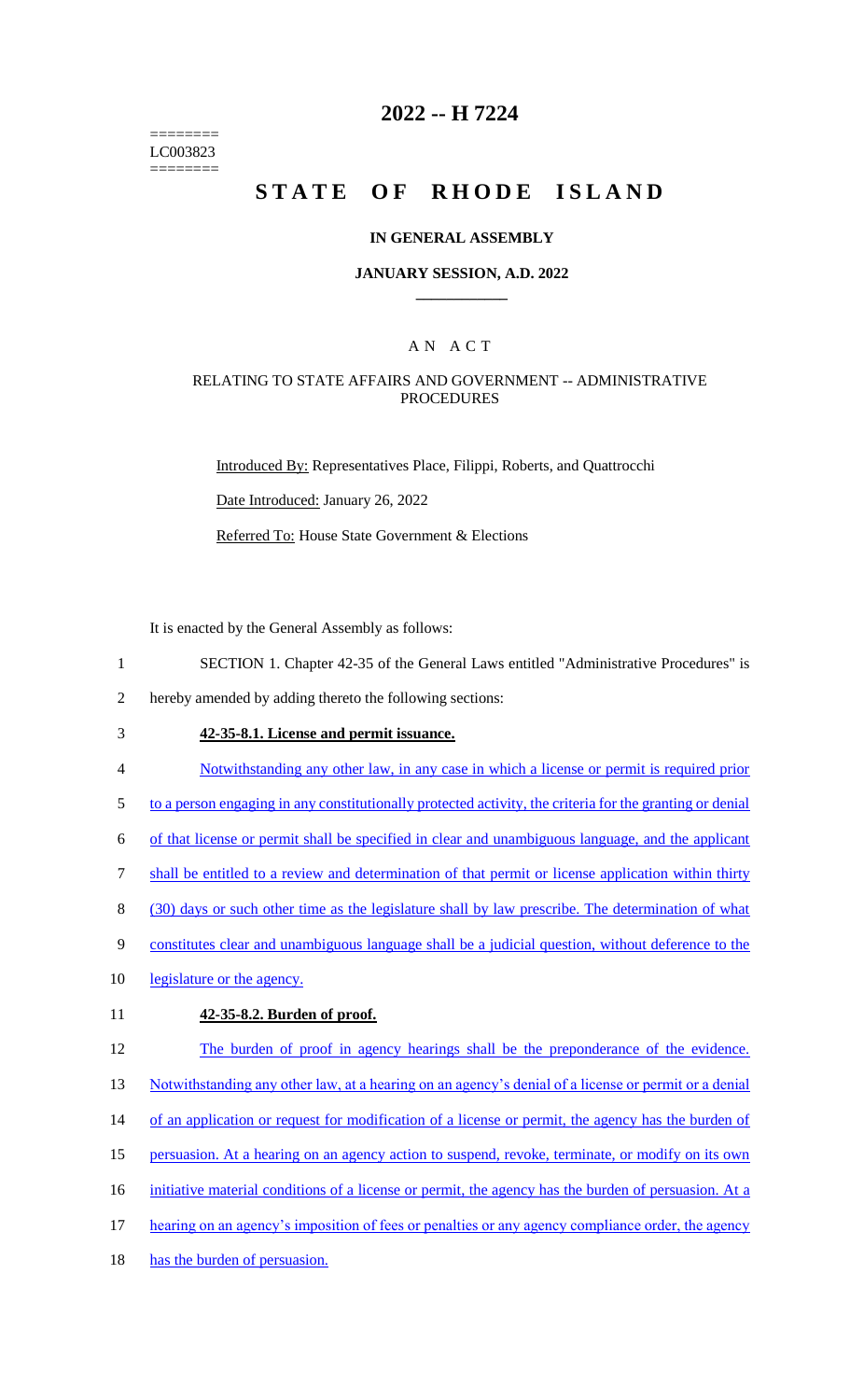## 1 **42-35-8.3. Deposition testimony.**

| $\overline{2}$ | On application of a party or the agency and for use as evidence, the hearing officer, referee           |
|----------------|---------------------------------------------------------------------------------------------------------|
| $\mathfrak{Z}$ | or administrative law judge may permit a deposition to be taken, in the manner and on the terms         |
| $\overline{4}$ | designated by the hearing officer, referee or administrative law judge, of a witness who cannot be      |
| $\mathfrak{S}$ | subpoenaed or who is unable to attend the hearing. Subpoenas for the production of documents            |
| 6              | may be ordered by the hearing officer, referee or administrative law judge if the party seeking the     |
| $\tau$         | discovery demonstrates that the party has reasonable need of the materials being sought. All            |
| 8              | provisions of law compelling a person under subpoena to testify are applicable.                         |
| 9              | 42-35-8.4. Motion to disqualify.                                                                        |
| 10             | A party may file a motion with the director of the agency to disqualify the hearing officer,            |
| 11             | referee or an administrative law judge from conducting a hearing for bias, prejudice, personal          |
| 12             | interest, or lack of technical expertise necessary for a hearing.                                       |
| 13             | 42-35-8.5. Issuance of subpoenas and administration of oaths.                                           |
| 14             | The hearing officer, referee or administrative law judge may issue subpoenas to compel                  |
| 15             | the attendance of witnesses and the production of documents. The subpoenas shall be served and,         |
| 16             | on application to the superior court, enforced in the manner provided by law for the service and        |
| 17             | enforcement of subpoenas in civil matters. The hearing officer, referee or administrative law judge     |
| 18             | may administer oaths and affirmations to witnesses.                                                     |
| 19             | SECTION 2. Sections 42-35-9, 42-35-10 and 42-35-15 of the General Laws in Chapter 42-                   |
| 20             | 35 entitled "Administrative Procedures" are hereby amended to read as follows:                          |
| 21             | 42-35-9. Contested cases -- Notice -- Hearing -- Records.                                               |
| 22             | (a) In any contested case, all parties shall be afforded an opportunity for a hearing after             |
| 23             | reasonable notice.                                                                                      |
| 24             | (b) The notice shall include:                                                                           |
| 25             | (1) A statement of the time, place, and nature of the hearing;                                          |
| 26             | (2) A statement of the legal authority and jurisdiction under which the hearing is to be held;          |
| 27             | (3) A reference to the particular sections of the statutes and rules involved;                          |
| 28             | (4) A short and plain statement of the matters inserted. If the agency or other party is unable         |
| 29             | to state the matters in detail at the time the notice is served, the initial notice may be limited to a |
| 30             | statement of the issues involved and detailed statement shall be furnished.                             |
| 31             | (c) Opportunity shall be afforded all parties to be represented by counsel or to proceed                |
| 32             | without counsel and to respond and present evidence and argument on all issues involved.                |
| 33             | (d) Unless precluded by law, informal disposition may be made of any contested case by                  |
| 34             | stipulation, agreed settlement, consent order, or default.                                              |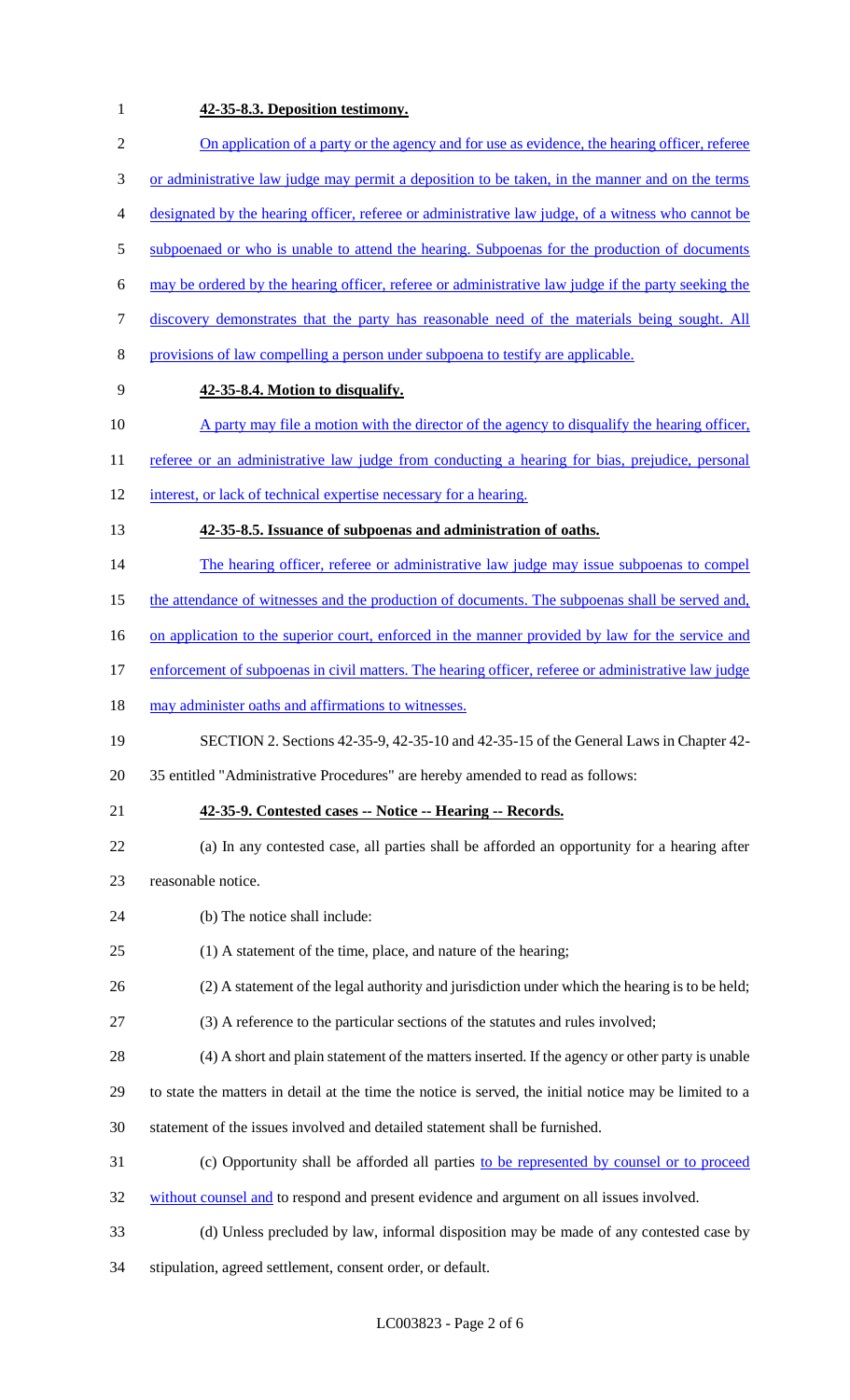| $\mathbf{1}$   | (e) The record in a contested case shall include and a verbatim transcript of any contested              |
|----------------|----------------------------------------------------------------------------------------------------------|
| $\overline{2}$ | hearing:                                                                                                 |
| 3              | (1) All pleadings, motions, intermediate rulings;                                                        |
| 4              | (2) Evidence received or considered;                                                                     |
| 5              | (3) A statement of matters officially noticed;                                                           |
| 6              | (4) Questions and offers of proof and rulings thereon;                                                   |
| 7              | (5) Proposed findings and exceptions;                                                                    |
| 8              | (6) Any decision, opinion, or report by the officer presiding at the hearing;                            |
| 9              | (7) All staff memoranda or data submitted to the hearing officer or members of the agency                |
| 10             | in connection with their consideration of the case.                                                      |
| 11             | (f) Oral proceedings or any part thereof conducted under the provisions of this chapter shall            |
| 12             | be transcribed on request by any party. Stenotypists occupying positions within the state service as     |
| 13             | hearing reporters for any state agency, who report stenographically the proceedings in                   |
| 14             | administrative hearings and the taking of depositions in their capacity as reporters for a state         |
| 15             | agency, shall be paid at the rate established by $§ 8.5.5$ from the requesting party; provided,          |
| 16             | however, the state agency shall not be required to compensate the stenotypists for the transcript        |
| 17             | recorded at the agency's expense.                                                                        |
| 18             | (g) Findings of fact shall be based exclusively on the evidence and matters officially                   |
| 19             | noticed.                                                                                                 |
| 20             | 42-35-10. Rules of evidence -- Official notice.                                                          |
| 21             | In contested cases:                                                                                      |
| 22             | (1) Irrelevant, immaterial, or unduly repetitious evidence shall be excluded. The rules of               |
| 23             | evidence and procedure as applied in civil cases in the superior courts of this state shall be followed; |
| 24             | but, when necessary to ascertain facts not reasonably susceptible of proof under those rules,            |
| 25             | evidence not admissible under those rules may be submitted (except where precluded by statute) if        |
| 26             | it is of a type commonly relied upon by reasonably prudent men and women in the conduct of their         |
| 27             | affairs. Agencies shall give effect to the rules of privilege recognized by law. Objections to           |
| 28             | evidentiary offers may be made and shall be noted in the record. Subject to these requirements,          |
| 29             | when a hearing will be expedited and the interests of the parties will not be prejudiced substantially,  |
| 30             | any part of the evidence may be received in written form;                                                |
| 31             | (2) Documentary evidence may be received in the form of copies or excerpts, if the original              |
| 32             | is not readily available. Upon request, parties shall be given an opportunity to compare the copy        |
| 33             | with the original;                                                                                       |
|                |                                                                                                          |

(3) A party may conduct cross examinations required for a full and true disclosure of the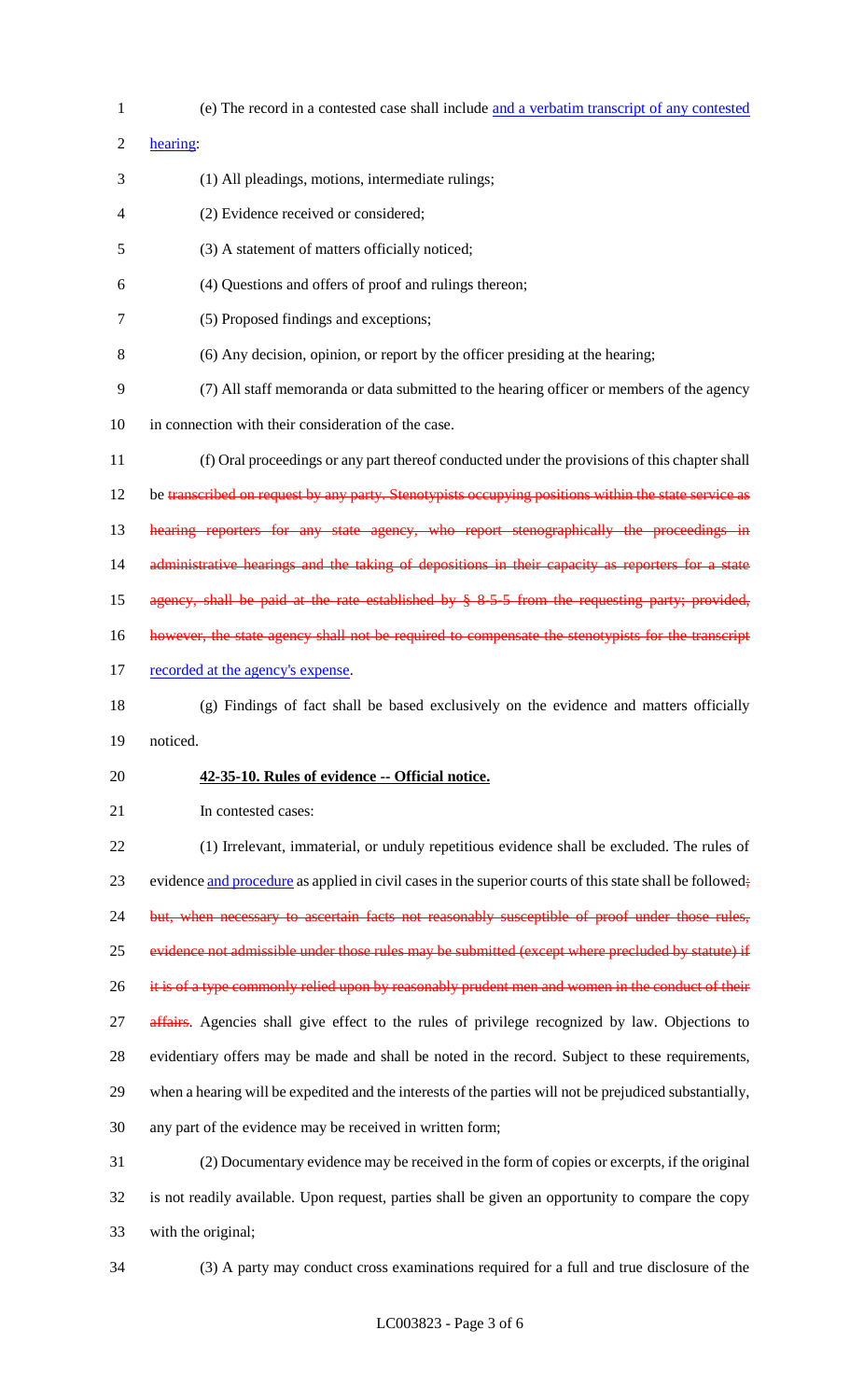facts;

 (4) Notice may be taken of judicially cognizable facts. In addition, notice may be taken of generally recognized technical or scientific facts within the agency's specialized knowledge; but parties shall be notified either before or during the hearing, or by reference in preliminary reports or otherwise, of the material noticed, including any staff memoranda or data, and they shall be afforded an opportunity to contest the material so noticed. The agency's experience, technical competence, and specialized knowledge may be utilized in the evaluation of the evidence.

## **42-35-15. Judicial review of contested cases.**

 (a) Any person, including any small business, who has exhausted all administrative remedies available to him or her within the agency, and who is aggrieved by a final order in a contested case is entitled to judicial review under this chapter. This section does not limit utilization of or the scope of judicial review available under other means of review, redress, relief, or trial de novo provided by law. Any preliminary, procedural, or intermediate agency act or ruling is immediately reviewable in any case in which review of the final agency order would not provide an adequate remedy.

 (b) Proceedings for review are instituted by filing a complaint in the superior court of Providence County or in the superior court in the county in which the cause of action arose, or where expressly provided by the general laws in the sixth division of the district court or family court of Providence County, within thirty (30) days after mailing notice of the final decision of the agency or, if a rehearing is requested, within thirty (30) days after the decision thereon; provided, however, that any person who is aggrieved by a final order concerning the assessment or determination of any tax, interest, or penalty made by the tax administrator must pay the amount of the tax, interest, or penalty to the administrator as a prerequisite to the filing of such complaint. Copies of the complaint shall be served upon the agency and all other parties of record in the manner prescribed by applicable procedural rules within ten (10) days after it is filed in court; provided, however, that the time for service may be extended for good cause by order of the court.

 (c) The filing of the complaint does not itself stay enforcement of the agency order. The agency may grant, or the reviewing court may order, a stay upon the appropriate terms.

 (d) Within thirty (30) days after the service of the complaint, or within further time allowed by the court, the agency shall transmit to the reviewing court the original or a certified copy of the entire record of the proceeding under review. By stipulation of all parties to the review proceedings, the record may be shortened. Any party unreasonably refusing to stipulate to limit the record may be taxed by the court for the additional costs. The court may require or permit subsequent corrections or additions to the record.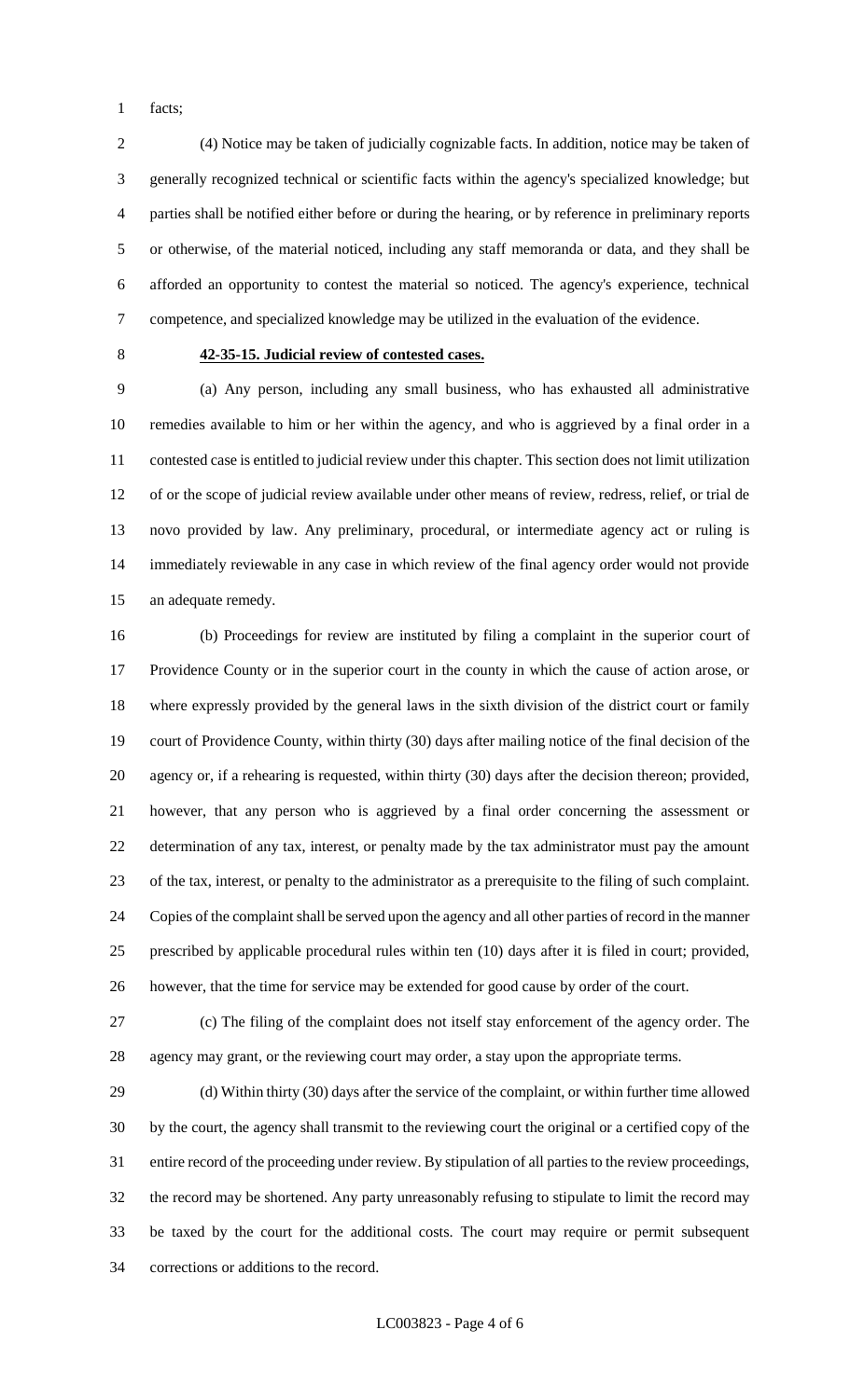(e) If, before the date set for the hearing, application is made to the court for leave to present additional evidence, and it is shown to the satisfaction of the court that the additional evidence is material and that there were good reasons for failure to present it in the proceeding before the agency, the court may order that the additional evidence be taken before the agency upon conditions determined by the court. The agency may modify its findings and decision by reason of the additional evidence and shall file that evidence and any modifications, new findings, or decisions with the reviewing court.

- (f) The review shall be conducted by the court without a jury and shall be confined to the record. The court shall decide de novo all relevant questions of law, including the interpretation of 10 constitutional, statutory, and regulatory provisions, unless the parties stipulate otherwise. In cases of alleged irregularities in procedure before the agency, not shown in the record, proof thereon may be taken in the court. The court, upon request, shall hear oral argument and receive written briefs. (g) The court shall not substitute its judgment for that of the agency as to the weight of the evidence on questions of fact. The court may affirm the decision of the agency or remand the case for further proceedings, or it may reverse or modify the decision if substantial rights of the appellant have been prejudiced because the administrative findings, inferences, conclusions, or decisions are: (1) In violation of constitutional or statutory provisions;
- (2) In excess of the statutory authority of the agency;
- (3) Made upon unlawful procedure;
- 20 (4) Affected by other error of law;
- (5) Clearly erroneous in view of the reliable, probative, and substantial evidence on the
- whole record; or
- (6) Arbitrary or capricious or characterized by abuse of discretion or clearly unwarranted
- exercise of discretion.
- SECTION 3. This act shall take effect upon passage.

======== LC003823 ========